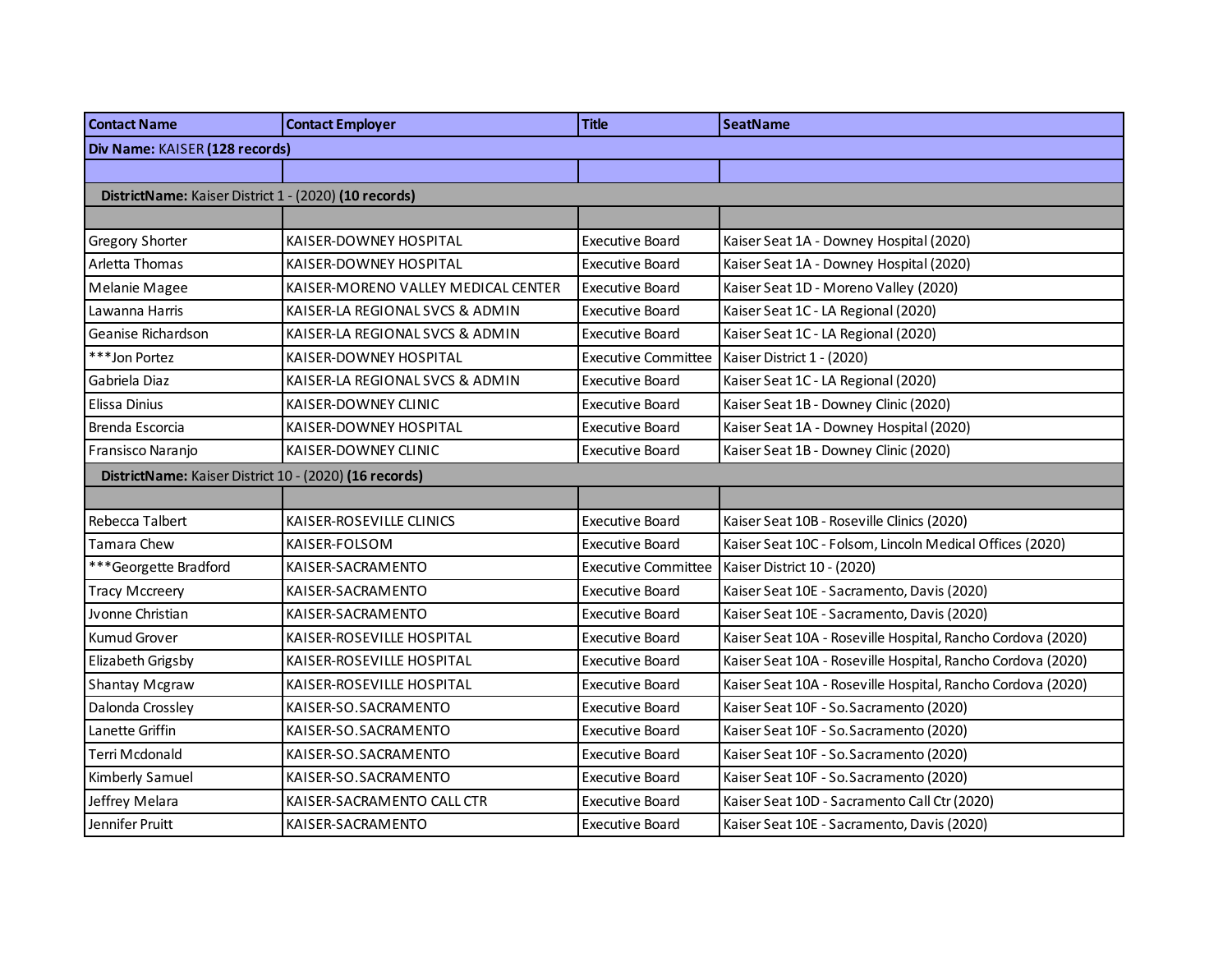| Zamesha Dominique                                     | KAISER-RANCHO CORDOVA DESKTOP                         | <b>Executive Board</b>     | Kaiser Seat 10E - Sacramento, Davis (2020)             |  |  |
|-------------------------------------------------------|-------------------------------------------------------|----------------------------|--------------------------------------------------------|--|--|
| <b>Tracy Custodio</b>                                 | KAISER-ROSEVILLE CLINICS                              | <b>Executive Board</b>     | Kaiser Seat 10B - Roseville Clinics (2020)             |  |  |
|                                                       | DistrictName: Kaiser District 2 - (2020) (14 records) |                            |                                                        |  |  |
|                                                       |                                                       |                            |                                                        |  |  |
| ***Denise Ellis                                       | KAISER-ORANGE COUNTY NORTH                            |                            | Executive Committee   Kaiser District 2 - (2020)       |  |  |
| Nancy Vazquez                                         | KAISER-ORANGE COUNTY NORTH                            | <b>Executive Board</b>     | Kaiser Seat 2B - Orange County North (2020)            |  |  |
| <b>Mitchell Marsile</b>                               | KAISER-ORANGE COUNTY NORTH                            | <b>Executive Board</b>     | Kaiser Seat 2B - Orange County North (2020)            |  |  |
| Darrell Jerome                                        | KAISER-ORANGE COUNTY NORTH                            | Executive Board            | Kaiser Seat 2B - Orange County North (2020)            |  |  |
| James Christion                                       | KAISER-SOUTH BAY                                      | <b>Executive Board</b>     | Kaiser Seat 2A - South Bay (2020)                      |  |  |
| Datosha Williams                                      | KAISER-SOUTH BAY                                      | <b>Executive Board</b>     | Kaiser Seat 2A - South Bay (2020)                      |  |  |
| Barbara Zepeda                                        | KAISER-SOUTH BAY                                      | <b>Executive Board</b>     | Kaiser Seat 2A - South Bay (2020)                      |  |  |
| Juanita Alexander-jones                               | KAISER-ORANGE COUNTY SOUTH                            | <b>Executive Board</b>     | Kaiser Seat 2C - Orange County South, San Diego (2020) |  |  |
| Denise Marsile                                        | KAISER-ORANGE COUNTY SOUTH                            | <b>Executive Board</b>     | Kaiser Seat 2C - Orange County South, San Diego (2020) |  |  |
| Jose Ronses                                           | KAISER-ORANGE COUNTY NORTH                            | <b>Executive Board</b>     | Kaiser Seat 2C - Orange County South, San Diego (2020) |  |  |
| Cristina Mcdermott                                    | KAISER-ORANGE COUNTY SOUTH                            | <b>Executive Board</b>     | Kaiser Seat 2C - Orange County South, San Diego (2020) |  |  |
| Oscar Gaspar                                          | KAISER-ORANGE COUNTY NORTH                            | <b>Executive Board</b>     | Kaiser Seat 2B - Orange County North (2020)            |  |  |
| Jason Chapman                                         | KAISER-ORANGE COUNTY NORTH                            | <b>Executive Board</b>     | Kaiser Seat 2B - Orange County North (2020)            |  |  |
| Rebecca Castro                                        | KAISER-SOUTH BAY                                      | <b>Executive Board</b>     | Kaiser Seat 2A - South Bay (2020)                      |  |  |
| DistrictName: Kaiser District 3 - (2020) (11 records) |                                                       |                            |                                                        |  |  |
|                                                       |                                                       |                            |                                                        |  |  |
| ***Darren Wallace                                     | KAISER-LAMC HOSPITAL                                  | <b>Executive Committee</b> | Kaiser District 3 - (2020)                             |  |  |
| <b>Edwin Pierre</b>                                   | KAISER-LAMC CLINICS                                   | <b>Executive Board</b>     | Kaiser Seat 3B - LAMC Clincs (2020)                    |  |  |
| Rebecca Lopez                                         | KAISER-LAMC CLINICS                                   | <b>Executive Board</b>     | Kaiser Seat 3B - LAMC Clincs (2020)                    |  |  |
| Elissa Underwood                                      | KAISER-LAMC HOSPITAL                                  | <b>Executive Board</b>     | Kaiser Seat 3A - LAMC Hospital (2020)                  |  |  |
| <b>Brittany Everidge</b>                              | KAISER-LAMC HOSPITAL                                  | <b>Executive Board</b>     | Kaiser Seat 3A - LAMC Hospital (2020)                  |  |  |
| Melissa Ippolito                                      | KAISER-BALDWIN PARK                                   | <b>Executive Board</b>     | Kaiser Seat 3C - Baldwin Park (2020)                   |  |  |
| Charlotte Brown                                       | KAISER-BALDWIN PARK                                   | <b>Executive Board</b>     | Kaiser Seat 3C - Baldwin Park (2020)                   |  |  |
| Desiree Pedroza                                       | KAISER-BALDWIN PARK                                   | <b>Executive Board</b>     | Kaiser Seat 3C - Baldwin Park (2020)                   |  |  |
| Christina Andersen                                    | KAISER-BALDWIN PARK                                   | <b>Executive Board</b>     | Kaiser Seat 3C - Baldwin Park (2020)                   |  |  |
| Karen Osorio                                          | KAISER-LAMC CLINICS                                   | <b>Executive Board</b>     | Kaiser Seat 3B - LAMC Clincs (2020)                    |  |  |
| Lakeshia Howze                                        | KAISER-LAMC HOSPITAL                                  | Executive Board            | Kaiser Seat 3A - LAMC Hospital (2020)                  |  |  |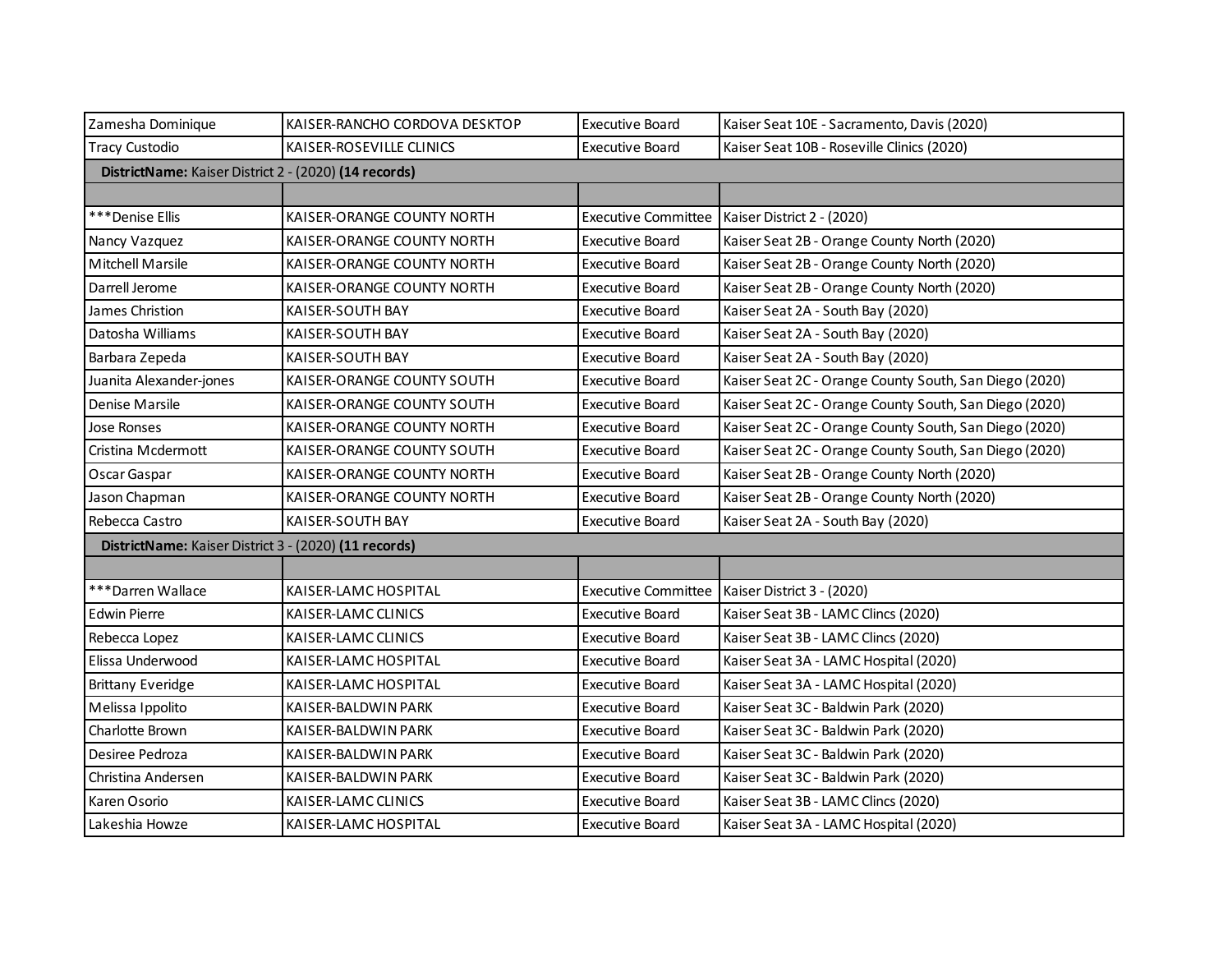| DistrictName: Kaiser District 4 - (2020) (12 records) |                         |                            |                                                              |
|-------------------------------------------------------|-------------------------|----------------------------|--------------------------------------------------------------|
|                                                       |                         |                            |                                                              |
| Brenda Parker                                         | KAISER-ANTELOPE VALLEY  | <b>Executive Board</b>     | Kaiser Seat 4A - Antelope Valley, Bakersfield (2020)         |
| Elizabeth Serafin                                     | KAISER-PANORAMA CITY    | <b>Executive Board</b>     | Kaiser Seat 4B - Panorama City (2020)                        |
| Janet Oliver                                          | KAISER-PANORAMA CITY    | <b>Executive Board</b>     | Kaiser Seat 4B - Panorama City (2020)                        |
| ***Micheula Fletchall                                 | KAISER-WOODLAND HILLS   | <b>Executive Committee</b> | Kaiser District 4 - (2020)                                   |
| Lydia Rodriguez                                       | KAISER-WOODLAND HILLS   | <b>Executive Board</b>     | Kaiser Seat 4D - Woodland Hills (2020)                       |
| Daniel Romo                                           | KAISER-WOODLAND HILLS   | <b>Executive Board</b>     | Kaiser Seat 4D - Woodland Hills (2020)                       |
| Lisa Floyd                                            | KAISER-WEST LOS ANGELES | <b>Executive Board</b>     | Kaiser Seat 4C - West Los Angeles (2020)                     |
| Mattie Ruffin                                         | KAISER-WEST LOS ANGELES | <b>Executive Board</b>     | Kaiser Seat 4C - West Los Angeles (2020)                     |
| Sharrette Hemmans                                     | KAISER-WEST LOS ANGELES | <b>Executive Board</b>     | Kaiser Seat 4C - West Los Angeles (2020)                     |
| Luz Rojas                                             | KAISER-WOODLAND HILLS   | <b>Executive Board</b>     | Kaiser Seat 4D - Woodland Hills (2020)                       |
| Jessica Atondo                                        | KAISER-WOODLAND HILLS   | <b>Executive Board</b>     | Kaiser Seat 4D - Woodland Hills (2020)                       |
| Bryan Arroyo                                          | KAISER-PANORAMA CITY    | <b>Executive Board</b>     | Kaiser Seat 4B - Panorama City (2020)                        |
| DistrictName: Kaiser District 5 - (2020) (13 records) |                         |                            |                                                              |
|                                                       |                         |                            |                                                              |
| Hillary Distefano                                     | KAISER-BERKELEY LAB     | <b>Executive Board</b>     | Kaiser Seat 5C - Post Acute Care Center, Berkeley Lab (2020) |
| <b>Vladimir Rogers</b>                                | KAISER-OAKLAND          | Executive Board            | Kaiser Seat 5D - Oakland, Livermore Dist Ctr, 1950 Franklin, |
|                                                       |                         |                            | Alameda Med Office Bldg (2020)                               |
| Fay Eastman                                           | KAISER-OAKLAND          | <b>Executive Board</b>     | Kaiser Seat 5D - Oakland, Livermore Dist Ctr, 1950 Franklin, |
|                                                       |                         |                            | Alameda Med Office Bldg (2020)                               |
| Hajar Williams                                        | KAISER-OAKLAND          | <b>Executive Board</b>     | Kaiser Seat 5D - Oakland, Livermore Dist Ctr, 1950 Franklin, |
|                                                       |                         |                            | Alameda Med Office Bldg (2020)                               |
| Pamela Stevenson                                      | KAISER-1950 FRANKLIN    | <b>Executive Board</b>     | Kaiser Seat 5D - Oakland, Livermore Dist Ctr, 1950 Franklin, |
|                                                       |                         |                            | Alameda Med Office Bldg (2020)                               |
| Angela Glasper                                        | KAISER-ANTIOCH          | <b>Executive Board</b>     | Kaiser Seat 5A - Antioch (2020)                              |
| Oscar Fuentes                                         | KAISER-MARTINEZ         | <b>Executive Board</b>     | Kaiser Seat 5B - Maritinez (2020)                            |
| Linda Hunter                                          | KAISER-WALNUT CREEK     | <b>Executive Board</b>     | Kaiser Seat 5E - Walnut Creek, San Ramon (2020)              |
| <b>Brian Anderson</b>                                 | KAISER-WALNUT CREEK     | <b>Executive Board</b>     | Kaiser Seat 5E - Walnut Creek, San Ramon (2020)              |
| Felecia Ledet                                         | KAISER-WALNUT CREEK     | <b>Executive Board</b>     | Kaiser Seat 5E - Walnut Creek, San Ramon (2020)              |
| ***Norma Navarrete                                    | KAISER-ANTIOCH          |                            | Executive Committee   Kaiser District 5 - (2020)             |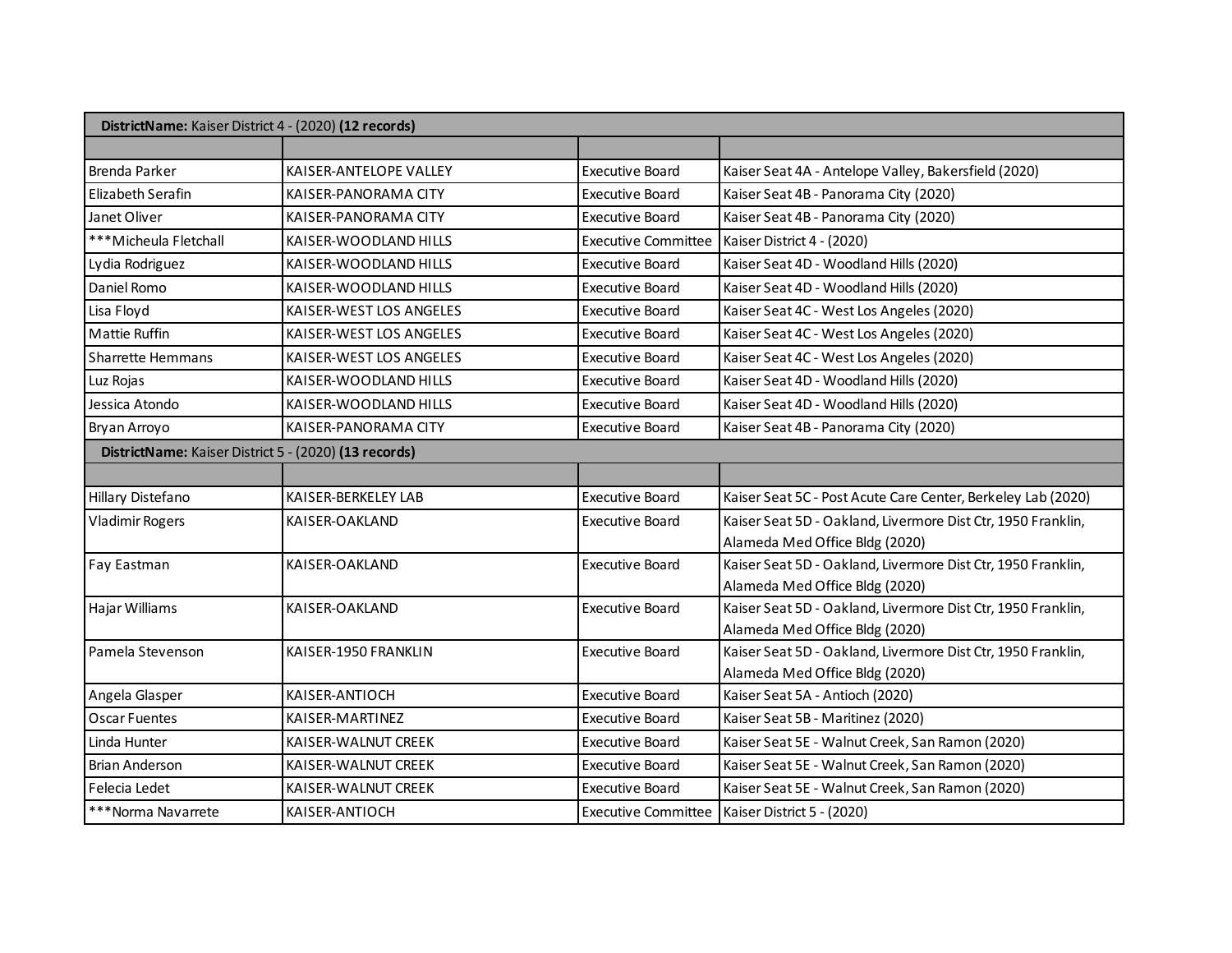| Kimberly Weiss                                        | KAISER-ANTIOCH              | <b>Executive Board</b>     | Kaiser Seat 5A - Antioch (2020)                      |  |
|-------------------------------------------------------|-----------------------------|----------------------------|------------------------------------------------------|--|
| Orina White                                           | KAISER-WALNUT CREEK         | <b>Executive Board</b>     | Kaiser Seat 5E - Walnut Creek, San Ramon (2020)      |  |
| DistrictName: Kaiser District 6 - (2020) (12 records) |                             |                            |                                                      |  |
|                                                       |                             |                            |                                                      |  |
| ***Ethan Ruskin                                       | KAISER-SAN JOSE             | <b>Executive Committee</b> | Kaiser District 6 - (2020)                           |  |
| Naomi Garcia                                          | KAISER-SAN JOSE             | <b>Executive Board</b>     | Kaiser Seat 6A - San Jose, Gilroy (2020)             |  |
| Tonya Austin-lopez                                    | KAISER-SAN JOSE             | Executive Board            | Kaiser Seat 6A - San Jose, Gilroy (2020)             |  |
| Oranee Batiste                                        | KAISER-SAN JOSE             | <b>Executive Board</b>     | Kaiser Seat 6A - San Jose, Gilroy (2020)             |  |
| Natty Medrano                                         | KAISER-SAN JOSE             | <b>Executive Board</b>     | Kaiser Seat 6A - San Jose, Gilroy (2020)             |  |
| Sarah Minjoe                                          | KAISER-SANTA CLARA Hospital | <b>Executive Board</b>     | Kaiser Seat 6B - Santa Clara Hospital (2020)         |  |
| <b>Tracy Bernal</b>                                   | KAISER-SANTA CLARA Hospital | <b>Executive Board</b>     | Kaiser Seat 6B - Santa Clara Hospital (2020)         |  |
| Heather Wright                                        | KAISER-SANTA CLARA Clinics  | <b>Executive Board</b>     | Kaiser Seat 6C - Santa Clara Clinics (2020)          |  |
| Rosalie Bernal                                        | KAISER-MILPITAS             | <b>Executive Board</b>     | Kaiser Seat 6D - Milpitas, Campbell, Mt View (2020)  |  |
| Dora Alvarez                                          | KAISER-SANTA CLARA Clinics  | <b>Executive Board</b>     | Kaiser Seat 6C - Santa Clara Clinics (2020)          |  |
| Yvonne Esquivel                                       | KAISER-GILROY               | <b>Executive Board</b>     | Kaiser Seat 6A - San Jose, Gilroy (2020)             |  |
| Krystal Winslow                                       | KAISER-SANTA CLARA Hospital | <b>Executive Board</b>     | Kaiser Seat 6B - Santa Clara Hospital (2020)         |  |
| DistrictName: Kaiser District 7 - (2020) (12 records) |                             |                            |                                                      |  |
|                                                       |                             |                            |                                                      |  |
| Vacant Kaiser Seat 7C - San                           | KAISER-SAN FRANCISCO        | <b>Executive Board</b>     | Kaiser Seat 7C - San Francisco, French Campus (2020) |  |
| Francisco, French Campus                              |                             |                            |                                                      |  |
| $(2020)-4$                                            |                             |                            |                                                      |  |
| Ronald Cook                                           | KAISER-REDWOOD CITY         | <b>Executive Board</b>     | Kaiser Seat 7A - Redwood City (2020)                 |  |
| Lisa Van Zevern                                       | KAISER-REDWOOD CITY         | Executive Board            | Kaiser Seat 7A - Redwood City (2020)                 |  |
| <b>Treena Simmons</b>                                 | KAISER-SAN FRANCISCO        | <b>Executive Board</b>     | Kaiser Seat 7C - San Francisco, French Campus (2020) |  |
| April Crawford                                        | KAISER-SAN FRANCISCO        | <b>Executive Board</b>     | Kaiser Seat 7C - San Francisco, French Campus (2020) |  |
| Lenetra Stevenson                                     | KAISER-FREMONT              | <b>Executive Board</b>     | Kaiser Seat 7A - Fremont (2020)                      |  |
| <b>Ivory Evans</b>                                    | KAISER-SAN LEANDRO          | <b>Executive Board</b>     | Kaiser Seat 7D - San Leandro (2020)                  |  |
| Carolyn Hernandez                                     | KAISER-SAN LEANDRO          | <b>Executive Board</b>     | Kaiser Seat 7D - San Leandro (2020)                  |  |
| ***Roy Ongpin                                         | KAISER-SO.SAN FRANCISCO     | <b>Executive Committee</b> | Kaiser District 7 - (2020)                           |  |
| Eden Garcia                                           | KAISER-SO.SAN FRANCISCO     | <b>Executive Board</b>     | Kaiser Seat 7E - So. San Francisco (2020)            |  |
| Anthony Malonson                                      | KAISER-SO.SAN FRANCISCO     | Executive Board            | Kaiser Seat 7E - So. San Francisco (2020)            |  |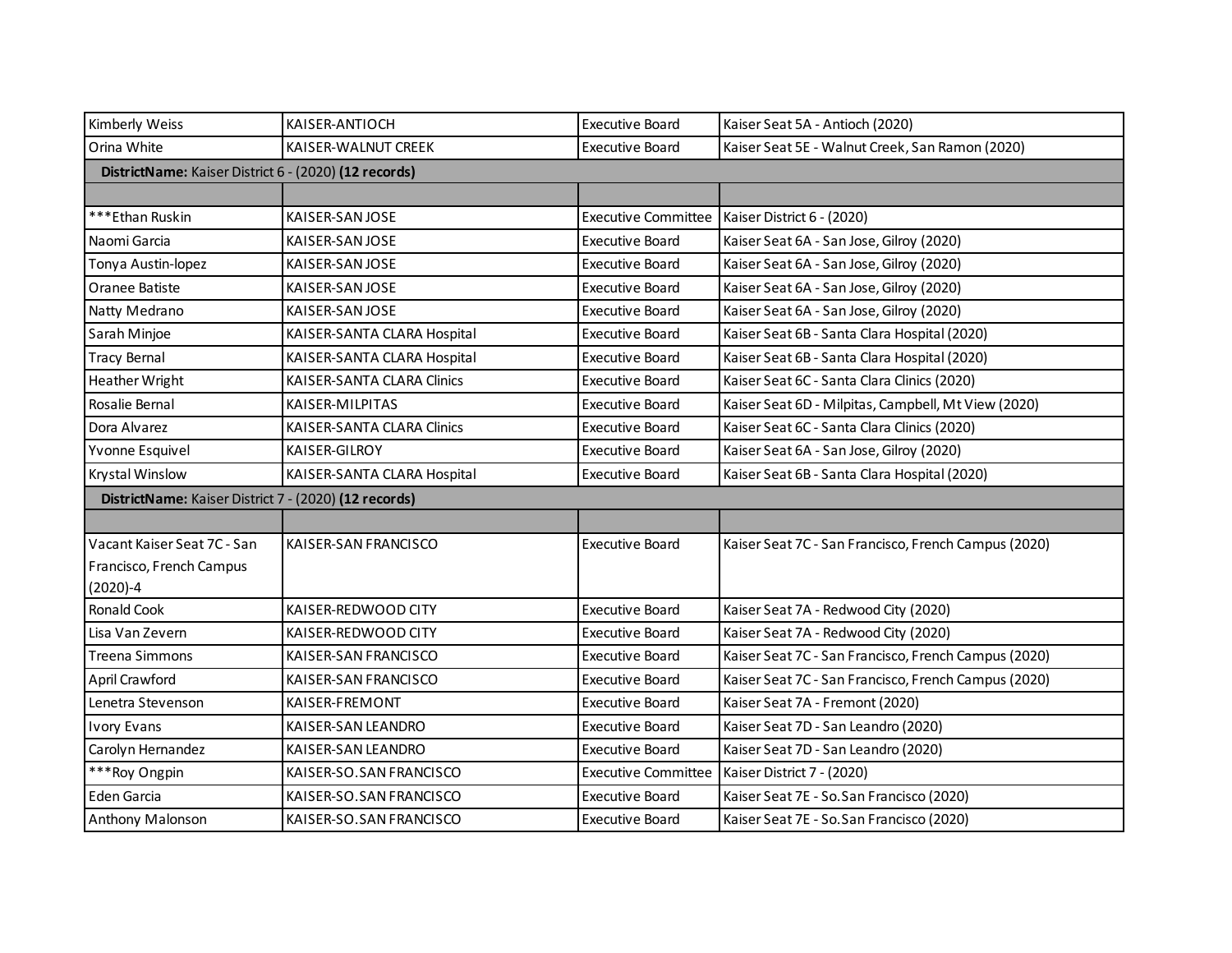| Melonie Bradley                                       | KAISER-SAN FRANCISCO                                  | <b>Executive Board</b>     | Kaiser Seat 7C - San Francisco, French Campus (2020)        |  |
|-------------------------------------------------------|-------------------------------------------------------|----------------------------|-------------------------------------------------------------|--|
| DistrictName: Kaiser District 8 - (2020) (13 records) |                                                       |                            |                                                             |  |
|                                                       |                                                       |                            |                                                             |  |
| ***Lori Pimentel                                      | KAISER-VACAVILLE                                      | <b>Executive Committee</b> | Kaiser District 8 - (2020)                                  |  |
| Jessica Hatfield                                      | KAISER-VACAVILLE                                      | <b>Executive Board</b>     | Kaiser Seat 8D - Fairfield, Vacaville (2020)                |  |
| Ursula Nieto                                          | KAISER-SANTA ROSA                                     | Executive Board            | Kaiser Seat 8C - Santa Rosa (2020)                          |  |
| <b>Christopher Keasling</b>                           | KAISER-SANTA ROSA                                     | <b>Executive Board</b>     | Kaiser Seat 8C - Santa Rosa (2020)                          |  |
| Soraida Chavez                                        | KAISER-RICHMOND                                       | Executive Board            | Kaiser Seat 8A - Richmond (2020)                            |  |
| Lisa Nelson                                           | KAISER-SAN RAFAEL                                     | <b>Executive Board</b>     | Kaiser Seat 8B - San Rafael, Novato, Petaluma (2020)        |  |
| Amanda Morris                                         | KAISER-VALLEJO                                        | <b>Executive Board</b>     | Kaiser Seat 8F - Napa, Vallejo (2020)                       |  |
| Rosina Riley                                          | KAISER-VALLEJO                                        | <b>Executive Board</b>     | Kaiser Seat 8F - Napa, Vallejo (2020)                       |  |
| Garfield Samuels                                      | KAISER-VALLEJO CALL CTR                               | <b>Executive Board</b>     | Kaiser Seat 8E - Vallejo Call Ctr (2020)                    |  |
| Ollie Allen                                           | KAISER-VALLEJO                                        | <b>Executive Board</b>     | Kaiser Seat 8F - Napa, Vallejo (2020)                       |  |
| Shamela Hall                                          | KAISER-VACAVILLE                                      | <b>Executive Board</b>     | Kaiser Seat 8D - Fairfield, Vacaville (2020)                |  |
| Tanesha Caldwell                                      | KAISER-NOVATO                                         | Executive Board            | Kaiser Seat 8B - San Rafael, Novato, Petaluma (2020)        |  |
| Marcelina Call                                        | KAISER-SANTA ROSA                                     | Executive Board            | Kaiser Seat 8C - Santa Rosa (2020)                          |  |
|                                                       | DistrictName: Kaiser District 9 - (2020) (12 records) |                            |                                                             |  |
|                                                       |                                                       |                            |                                                             |  |
| Vacant Kaiser Seat 9D -                               | KAISER-STOCKTON                                       | <b>Executive Board</b>     | Kaiser Seat 9D - Stockton (2020)                            |  |
| Stockton (2020)-2                                     |                                                       |                            |                                                             |  |
| ***Debru Carthan                                      | KAISER-MODESTO                                        | <b>Executive Committee</b> | Kaiser District 9 - (2020)                                  |  |
| Savonnda Blaylock                                     | KAISER-TRACY                                          | Executive Board            | Kaiser Seat 9E - Modesto, Tracy (2020)                      |  |
| Kimon Christopher                                     | KAISER-MODESTO                                        | Executive Board            | Kaiser Seat 9E - Modesto, Tracy (2020)                      |  |
| Samantha Preziosi                                     | KAISER-FRESNO                                         | Executive Board            | Kaiser Seat 9A - Fresno (2020)                              |  |
| La Trena Robinson                                     | KAISER-RICHMOND                                       | Executive Board            | Kaiser Seat 9C - Medical Social Workers (2020)              |  |
| Jimmie Morris                                         | KAISER-MANTECA                                        | <b>Executive Board</b>     | Kaiser Seat 9B - Manteca (2020)                             |  |
| Ruben Silva                                           | KAISER-STOCKTON                                       | <b>Executive Board</b>     | Kaiser Seat 9D - Stockton (2020)                            |  |
| Rosie Carranza                                        | KAISER-LIVERMORE CLINIC                               | <b>Executive Board</b>     | Kaiser Seat 9F - Dublin, Livermore Clnic, Pleasanton (2020) |  |
| <b>Mandy Moore</b>                                    | KAISER-FRESNO                                         | <b>Executive Board</b>     | Kaiser Seat 9A - Fresno (2020)                              |  |
| Adriana Rugeles Ortiz                                 | KAISER-MODESTO                                        | <b>Executive Board</b>     | Kaiser Seat 9E - Modesto, Tracy (2020)                      |  |
| Latisa Mccaskel                                       | KAISER-FRESNO                                         | Executive Board            | Kaiser Seat 9A - Fresno (2020)                              |  |